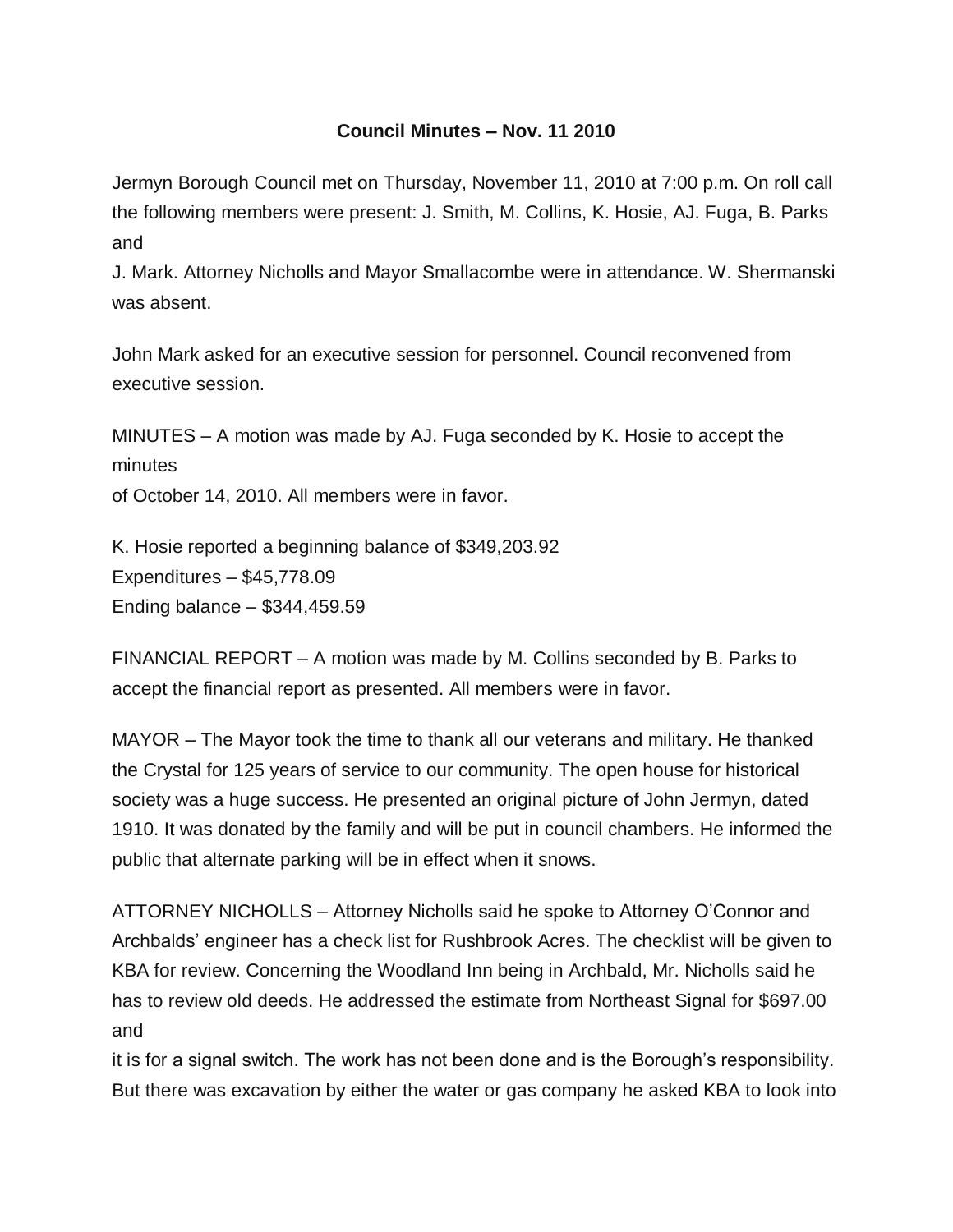it.

The bill for \$212.00 was for marking the sewer and should go to Scott. A motion was made

by B. Parks seconded by K. Hosie to send the bill for \$227.00 to Scott Township. All members

were in favor. Attorney Nicholls reported on the Housing Authority that the deed is for the

improvements, interior sidewalks and roadways, not the buildings. Mr. Nicholls said we need to

find out the status of the improvements, he will send KBA a letter to look at it, not obligated to

take over until meet Borough codes. R.Rood said the hydrant in the projects needs to be replaced.

Mr. Nicholls said he will review the water company agreement.

FIRE CHIEF – R. Rood asked Mr. Nicholls if the DA can do the background checks? He

said he did not think so. He said he can go back to the old way of doing it. Mr. Rood said

he would like to have a legal guideline for acceptable or unacceptable misdemeanors.

## PUBLIC INPUT

Mr. Langman asked if Gibson Street is on the list for paving.

Mr. Mark said yes. Mr.Flynn said that the crime watch would like to donate a Taser to the

police department. He asked Attorney Nicholls to look into it.

A motion was made by AJ.Fuga seconded by J. Smith to approve invoices in the amount

of \$8,569.63. All members were in favor.

PUBLIC WORKS – Mr. Parks said the enclosure is on the backhoe. KBA will look into the Woodlands sewer lines to see if we own them. Mr. Parks said the whole line may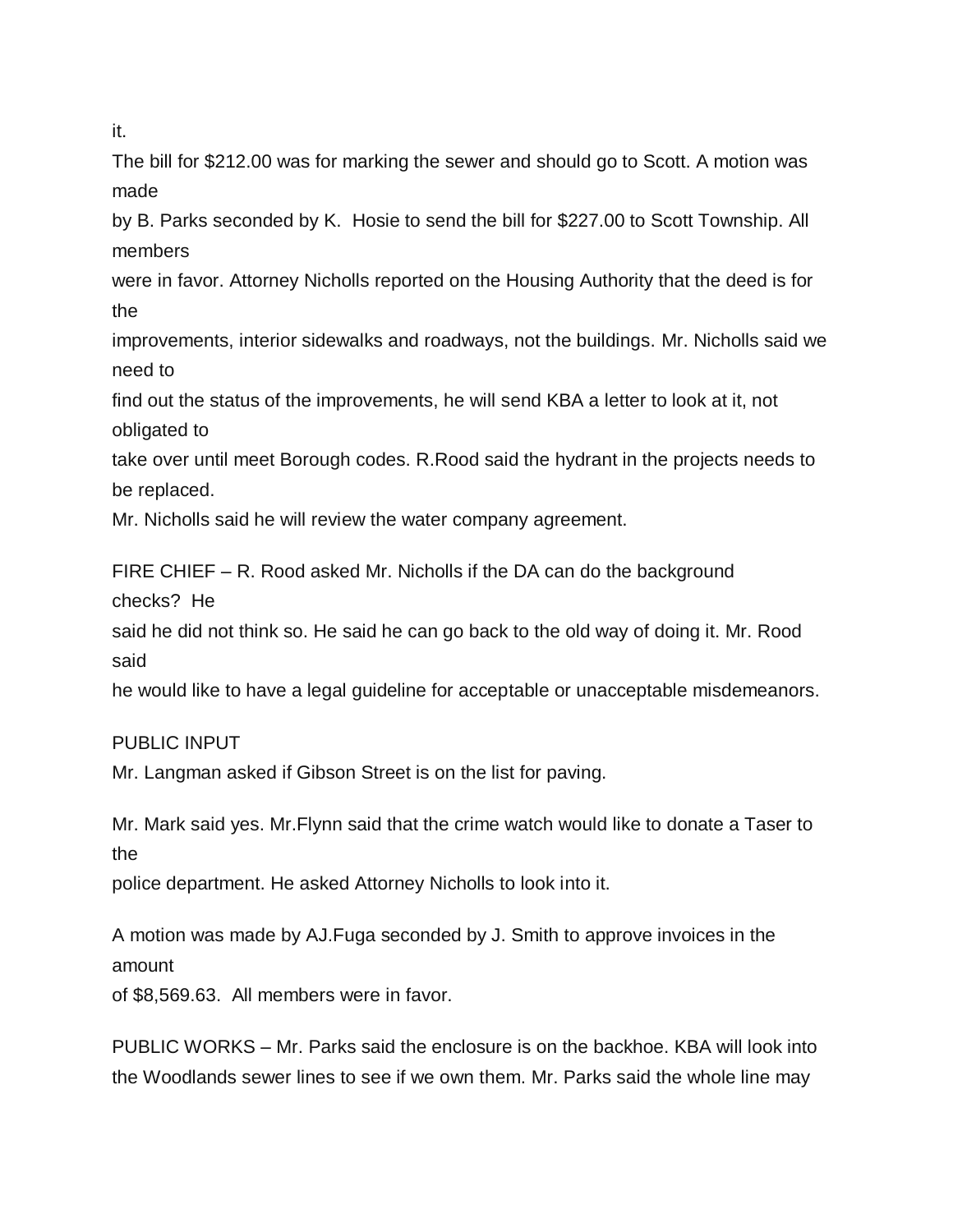have to be cleaned out and unsure of cost right now. The Christmas lights will be going up on Monday.

PUBLIC SAFETY – AJ. Fuga thanked the fire police and police department for the good job on Halloween. Officer Flynn is working on a seat belt program.

RECREATION- M.Collins said there has been a resignation on the recreation committee,

Ray Peglessi and asked if anyone was interested. Zumba is still going on and will be \$5.00 a class, pay as you go. A home school program will be renting the gym for their P.E. classes. The balance in the recreation account is \$2720.90. The transition for the recreation checking account will take place on December 3.

A motion was made by K. Hosie seconded by AJ. Fuga to accept the resignation of Ray Peglessi from the rec committee. All members were in favor.

K. Hosie reported that the Act 32 hired Berkheimer at 1.425%, funds can be deposited every two to three days.

Act 32 Delegates- A motion was made by B. Parks seconded by M. Collins to appoint K. Hosie as the delegate to Act 32, AJ. Fuga , first alternate and J. Smith, second alternate.

All members were in favor.

A motion was made by K. Hosie seconded by AJ. Fuga to adopt the proposed budget in the amount of \$618,529.00. All members were in favor. No increase in taxes.

A motion was made by K. Hosie, seconded by J. Fuga to give a \$500.00 bonus to the full

time employees. All members were in favor.

NEW BUSINESS – A motion was made by K. Hosie seconded by M. Collins to draft a resolution to strongly oppose House Bill 2431. All members were in favor.

It was decided to post an officer at Millenum when there is a lot of traffic and if that does not work, we may have to go to no parking. The Chief will begin with warnings.